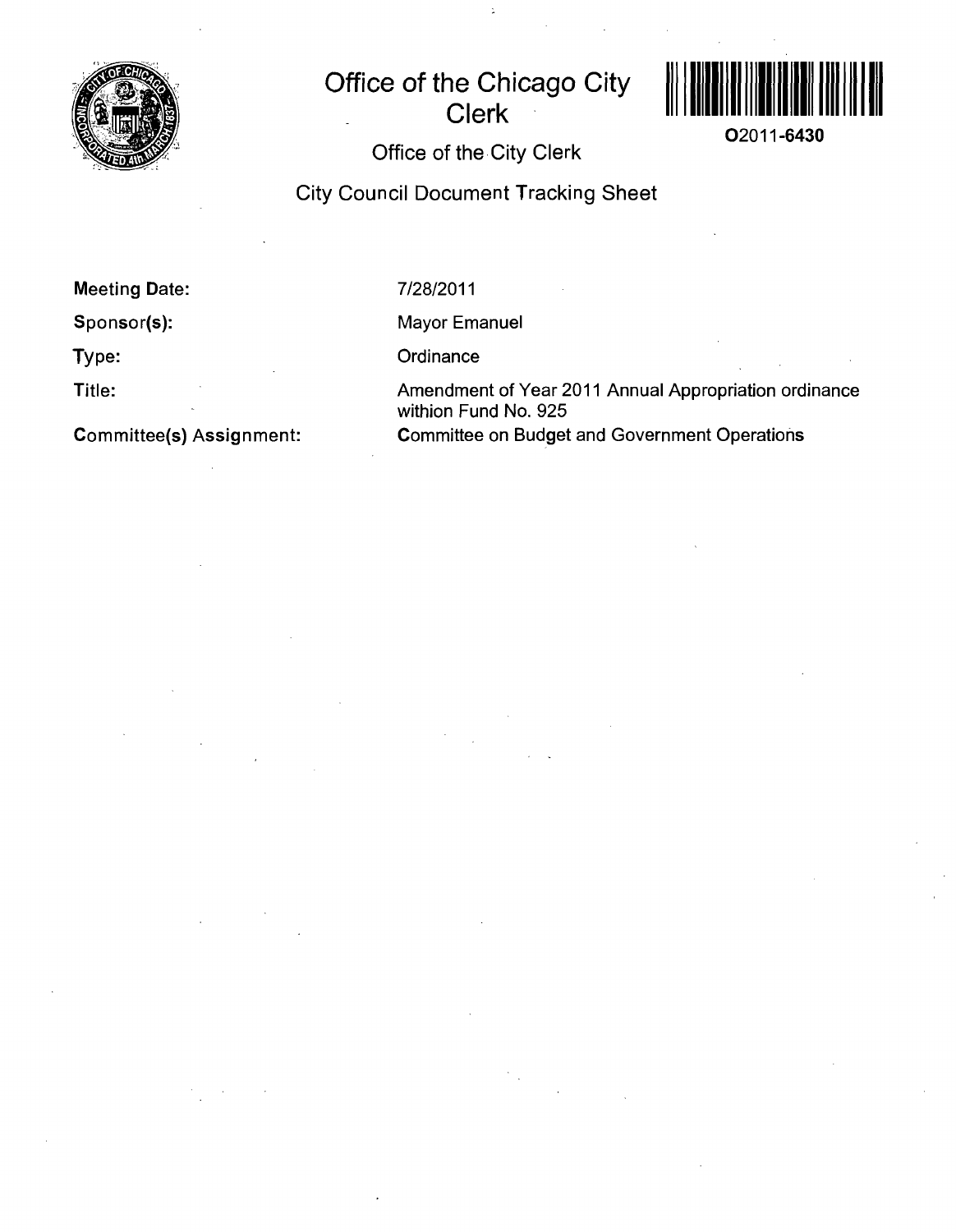



### **OFFICE OF THE MAYOR** CITY OF CHICAGO

RAHM EMANUEL **MAYOR** 

July 28, 2011

## TO THE HONORABLE, THE CITY COUNCIL OF THE CITY OF CHICAGO

Ladies and Gentlemen:

At the request of the Budget Director, I transmit herewith a Fund 925 amendment.

Your favorable consideration of this ordinance will be appreciated.

Very truly yours Cinamier

Mayor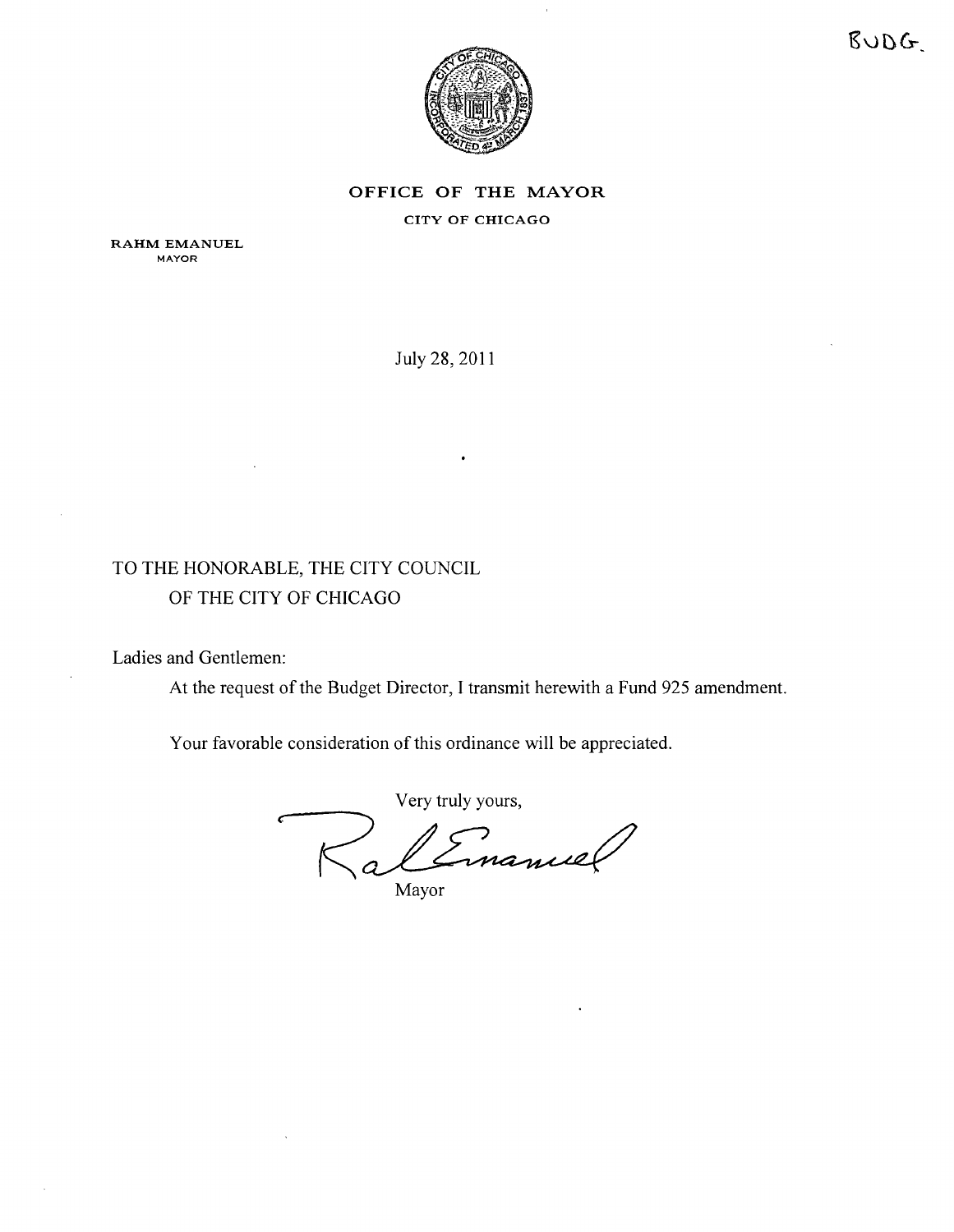#### **ORDINANCE**

 $\mathbb{R}^d$ 

WHEREAS, the Annual Appropriation Ordinance for the year 2011 of the City of Chicago (the "City") contains estimates of revenues receivable as grants from agencies of the state and federal governments and public and private agencies; and

WHEREAS, in accordance with Section 8 of the Annual Appropriation Ordinance, the heads of various departments and agencies of the City have applied to agencies of the state and federal governments and public and private agencies for grants to the City for various purposes; and

WHEREAS, the City through its Department of Housing and Economic Development has been awarded additional federal grant funds in the amount of \$225,000 by the Illinois Department of Commerce and Economic Opportunity which shall be used forthe IKE Property Buyout Program; now, therefore,

#### **BE IT ORDAINED BY THE CITY COUNCIL OF THE CITY OF CHICAGO:**

SECTION 1. The sum of \$225,000 not previously appropriated is hereby appropriated from Fund 925 - Grant Funds for the year 2011. The Annual Appropriation Ordinance as amended is hereby further amended by striking the words and figures and adding the words and figures indicated in the attached Exhibit A which is hereby made a part hereof

SECTION 2. To the extent that any ordinance, resolution, rule, order or provision of the • Municipal Code of Chicago, or part thereof is in conflict with the provisions of this ordinance, the provisions of this ordinance shall control. If any section, paragraph, clause or provision of this ordinance shall be held invalid, the invalidity of such section, paragraph, clause or provision shall not affect any of the other provisions of this ordinance.

SECTION 3. This ordinance shall be in full force and effect upon its passage and approval.